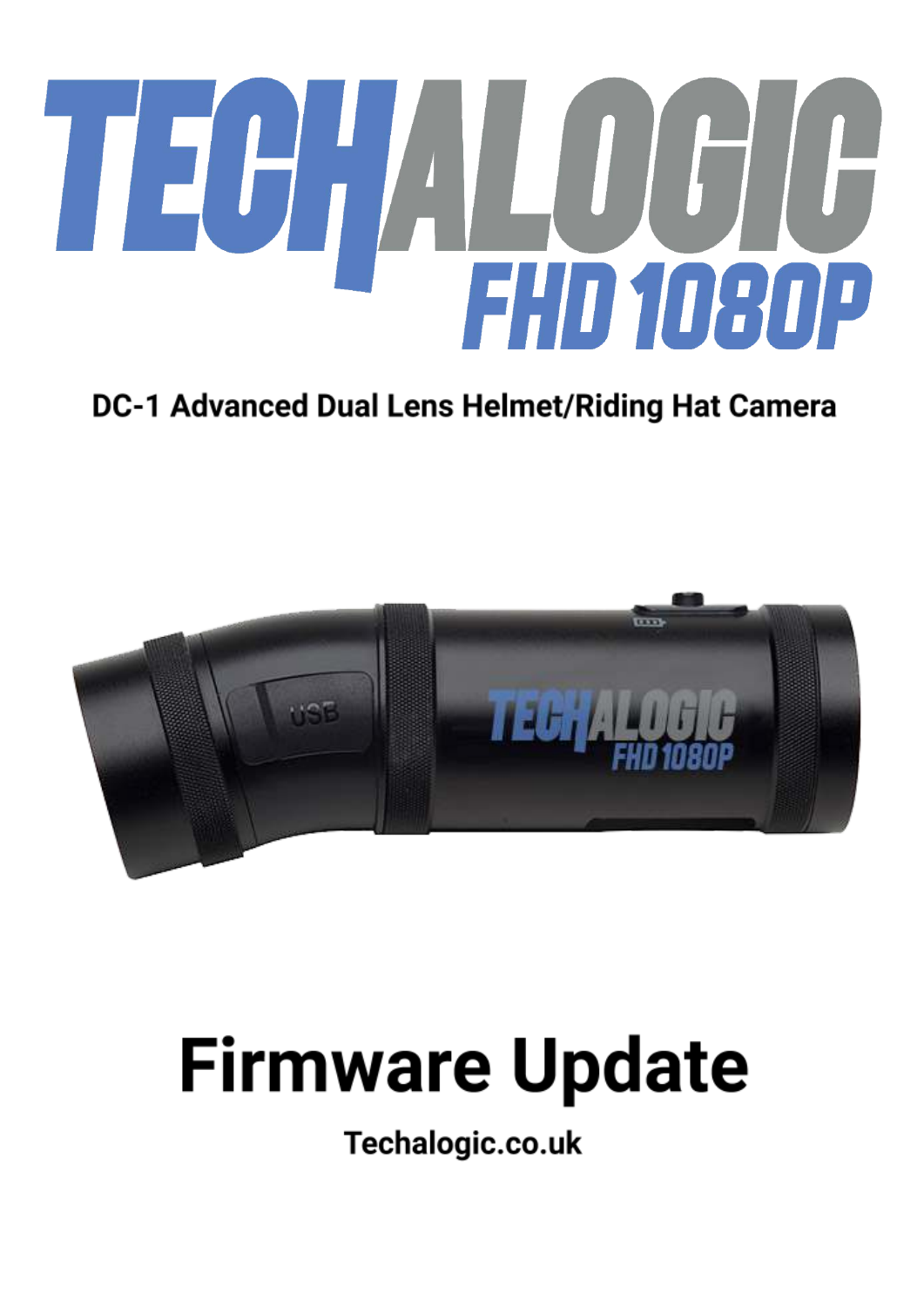

**Note** - There are different microphone sensitivity levels to select from. The DC-1 is pre-set to medium if purchased until June end 2020 and to high from July 2020 onwards.

### **HOW TO UPDATE YOUR CAMERAS FIRMWARE**

1. Download the selected (mic sensitivity variation) FW96660A.bin (Pre June 2020) or FW96675A.bin (From July 2020) file from our support page.

2. Insert the micro SD into your computer and open it to the first page (called the root level)

3. Copy the desired 'FW96660A.bin/FW96675A.bin' file into the root level of your Micro SD card – beside the MotorDV or DCIM folder. (The file name should match the .bin name exactly). Both examples below



4. Safely eject your SD card from your computer.